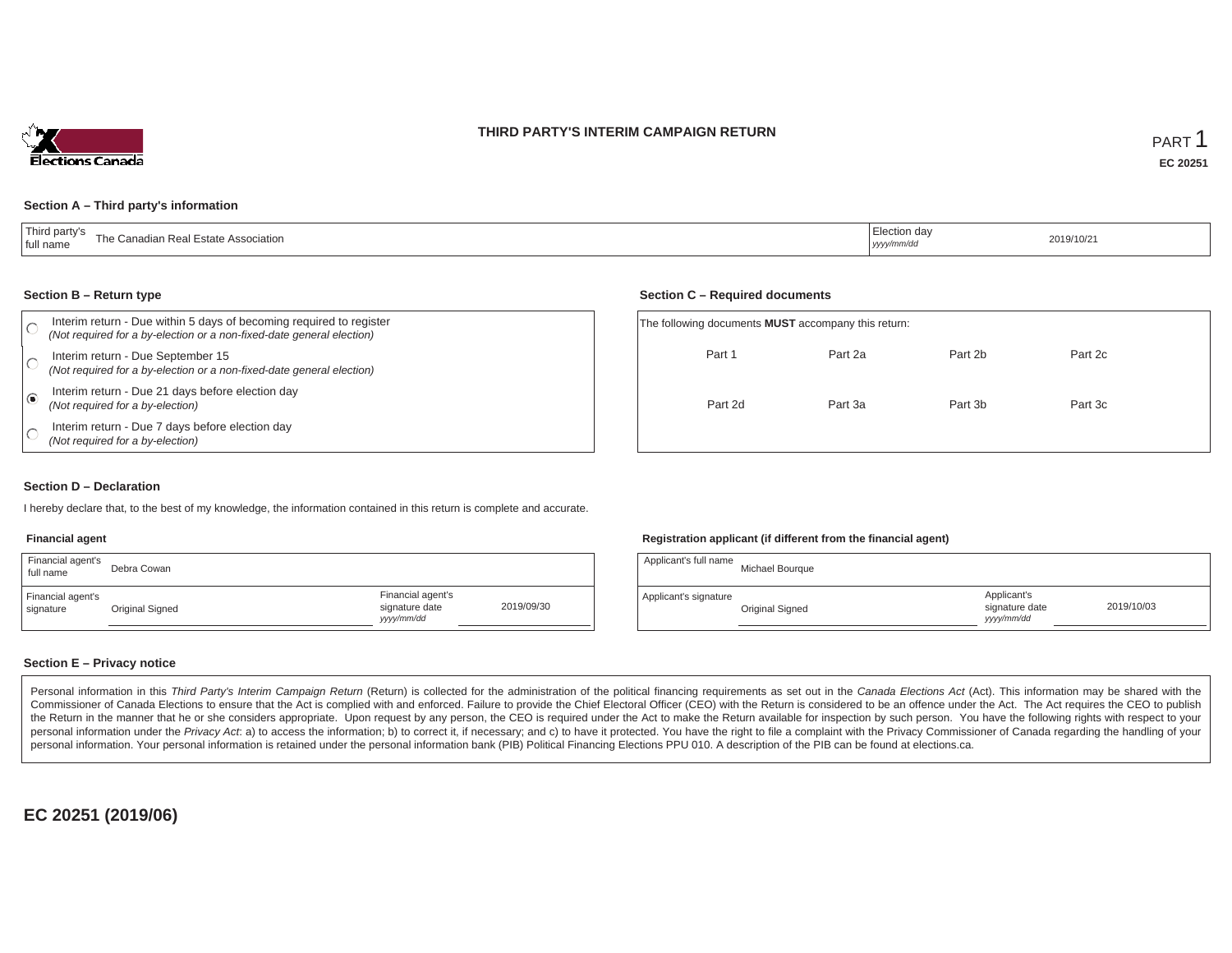

## **THIRD PARTY'S INTERIM CAMPAIGN RETURN THIRD PARTY'S INTERIM CAMPAIGN RETURN<br>Statement of monetary contributions received PART 2a**

| No. | Full name | Street<br>no. | <b>Street</b> | Apt. | City | Prov./<br>Terr. | Postal<br>code | Date<br>received<br>yyyy/mm/dd                                                      | Individual | Business /<br>Commercial<br>organization | Government | Trade union | Corporation | Unincorporated<br>without share<br>capital dissociation or<br>association |
|-----|-----------|---------------|---------------|------|------|-----------------|----------------|-------------------------------------------------------------------------------------|------------|------------------------------------------|------------|-------------|-------------|---------------------------------------------------------------------------|
|     |           |               |               |      |      |                 |                |                                                                                     | \$         | \$                                       | \$         | \$          | \$          | \$                                                                        |
|     |           |               |               |      |      |                 |                |                                                                                     |            |                                          |            |             |             |                                                                           |
|     |           |               |               |      |      |                 |                |                                                                                     |            |                                          |            |             |             |                                                                           |
|     |           |               |               |      |      |                 |                |                                                                                     |            |                                          |            |             |             |                                                                           |
|     |           |               |               |      |      |                 |                |                                                                                     |            |                                          |            |             |             |                                                                           |
|     |           |               |               |      |      |                 |                |                                                                                     |            |                                          |            |             |             |                                                                           |
|     |           |               |               |      |      |                 |                |                                                                                     |            |                                          |            |             |             |                                                                           |
|     |           |               |               |      |      |                 |                |                                                                                     |            |                                          |            |             |             |                                                                           |
|     |           |               |               |      |      |                 |                |                                                                                     |            |                                          |            |             |             |                                                                           |
|     |           |               |               |      |      |                 |                |                                                                                     |            |                                          |            |             |             |                                                                           |
|     |           |               |               |      |      |                 |                |                                                                                     |            |                                          |            |             |             |                                                                           |
|     |           |               |               |      |      |                 |                |                                                                                     |            |                                          |            |             |             |                                                                           |
|     |           |               |               |      |      |                 |                |                                                                                     |            |                                          |            |             |             |                                                                           |
|     |           |               |               |      |      |                 |                |                                                                                     |            |                                          |            |             |             |                                                                           |
|     |           |               |               |      |      |                 |                |                                                                                     |            |                                          |            |             |             |                                                                           |
|     |           |               |               |      |      |                 |                |                                                                                     |            |                                          |            |             |             |                                                                           |
|     |           |               |               |      |      |                 |                | Totals carried forward from previous page \$                                        |            |                                          |            |             |             |                                                                           |
|     |           |               |               |      |      |                 |                | Total amount of monetary contributions by contributors who gave over \$200 (A)      |            |                                          |            |             |             |                                                                           |
|     |           |               |               |      |      |                 |                | Number of contributors who gave over \$200                                          |            |                                          |            |             |             |                                                                           |
|     |           |               |               |      |      |                 |                | Total amount of monetary contributions by contributors who gave \$200 or less $(B)$ |            |                                          |            |             |             |                                                                           |
|     |           |               |               |      |      |                 |                | Number of contributors who gave \$200 or less                                       |            |                                          |            |             |             |                                                                           |
|     |           |               |               |      |      |                 |                | Total amount of all monetary contributions (A+B)                                    |            |                                          |            |             |             |                                                                           |
|     |           |               |               |      |      |                 |                | Number of contributors who gave monetary contributions                              |            |                                          |            |             |             |                                                                           |

| Third<br>$\sim$<br>.<br>Page<br>∠019′<br>no.<br>iciatio<br><b>SO I AN I ON ST</b><br>l party<br>. |  |  |  |
|---------------------------------------------------------------------------------------------------|--|--|--|
|---------------------------------------------------------------------------------------------------|--|--|--|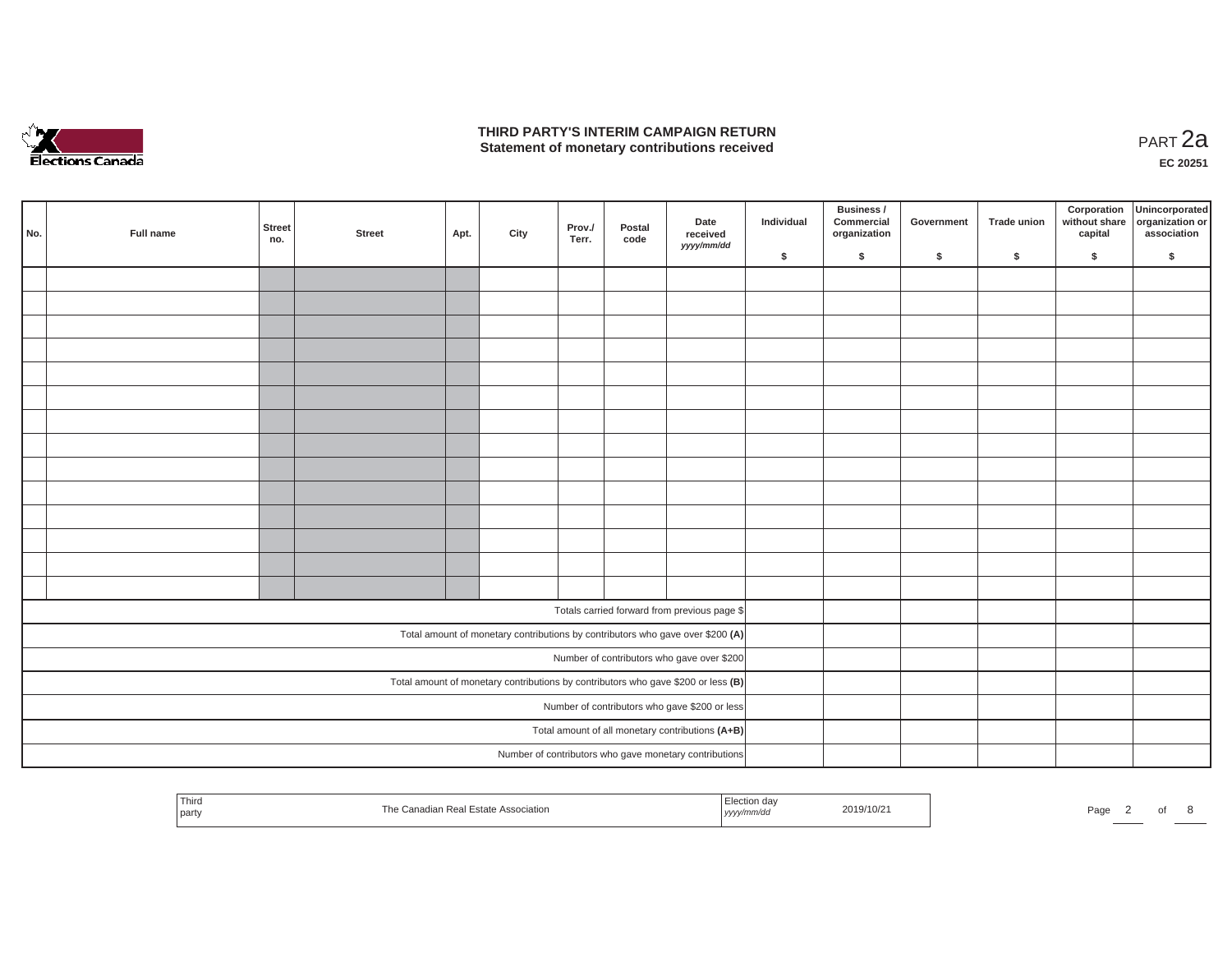

## **THIRD PARTY'S INTERIM CAMPAIGN RETURN**  THIRD PARTY'S INTERIM CAMPAIGN RETURN<br>Statement of non-monetary contributions received<br>**PART 2**b

**EC 20251**

| No. | Full name | Street<br>no. | <b>Street</b> | Apt. | City | Prov./<br>Terr. | Postal<br>code | Date<br>received<br>yyyy/mm/dd                                                        | Individual | Business /<br>Commercial<br>organization | Government | Trade union | Corporation<br>capital | Unincorporated<br>without share organization or<br>association |
|-----|-----------|---------------|---------------|------|------|-----------------|----------------|---------------------------------------------------------------------------------------|------------|------------------------------------------|------------|-------------|------------------------|----------------------------------------------------------------|
|     |           |               |               |      |      |                 |                |                                                                                       | \$         | $\mathsf{s}$                             | \$         | $\sqrt{2}$  | \$                     | \$                                                             |
|     |           |               |               |      |      |                 |                |                                                                                       |            |                                          |            |             |                        |                                                                |
|     |           |               |               |      |      |                 |                |                                                                                       |            |                                          |            |             |                        |                                                                |
|     |           |               |               |      |      |                 |                |                                                                                       |            |                                          |            |             |                        |                                                                |
|     |           |               |               |      |      |                 |                |                                                                                       |            |                                          |            |             |                        |                                                                |
|     |           |               |               |      |      |                 |                |                                                                                       |            |                                          |            |             |                        |                                                                |
|     |           |               |               |      |      |                 |                |                                                                                       |            |                                          |            |             |                        |                                                                |
|     |           |               |               |      |      |                 |                |                                                                                       |            |                                          |            |             |                        |                                                                |
|     |           |               |               |      |      |                 |                |                                                                                       |            |                                          |            |             |                        |                                                                |
|     |           |               |               |      |      |                 |                |                                                                                       |            |                                          |            |             |                        |                                                                |
|     |           |               |               |      |      |                 |                |                                                                                       |            |                                          |            |             |                        |                                                                |
|     |           |               |               |      |      |                 |                |                                                                                       |            |                                          |            |             |                        |                                                                |
|     |           |               |               |      |      |                 |                |                                                                                       |            |                                          |            |             |                        |                                                                |
|     |           |               |               |      |      |                 |                |                                                                                       |            |                                          |            |             |                        |                                                                |
|     |           |               |               |      |      |                 |                |                                                                                       |            |                                          |            |             |                        |                                                                |
|     |           |               |               |      |      |                 |                |                                                                                       |            |                                          |            |             |                        |                                                                |
|     |           |               |               |      |      |                 |                | Totals carried forward from previous page \$                                          |            |                                          |            |             |                        |                                                                |
|     |           |               |               |      |      |                 |                | Total amount of non-monetary contributions by contributors who gave over \$200 (A)    |            |                                          |            |             |                        |                                                                |
|     |           |               |               |      |      |                 |                | Number of contributors who gave over \$200                                            |            |                                          |            |             |                        |                                                                |
|     |           |               |               |      |      |                 |                | Total amount of non-monetary contributions by contributors who gave \$200 or less (B) |            |                                          |            |             |                        |                                                                |
|     |           |               |               |      |      |                 |                | Number of contributors who gave \$200 or less                                         |            |                                          |            |             |                        |                                                                |
|     |           |               |               |      |      |                 |                | Total amount of all non-monetary contributions (A+B)                                  |            |                                          |            |             |                        |                                                                |
|     |           |               |               |      |      |                 |                | Number of contributors who gave non-monetary contributions                            |            |                                          |            |             |                        |                                                                |
|     |           |               |               |      |      |                 |                |                                                                                       |            |                                          |            |             |                        |                                                                |

| Third<br>and the control of the con-<br>  party | Estate Association<br>Rec | ,,,,, | 110/2 | Page |  |  |
|-------------------------------------------------|---------------------------|-------|-------|------|--|--|
|                                                 |                           |       |       |      |  |  |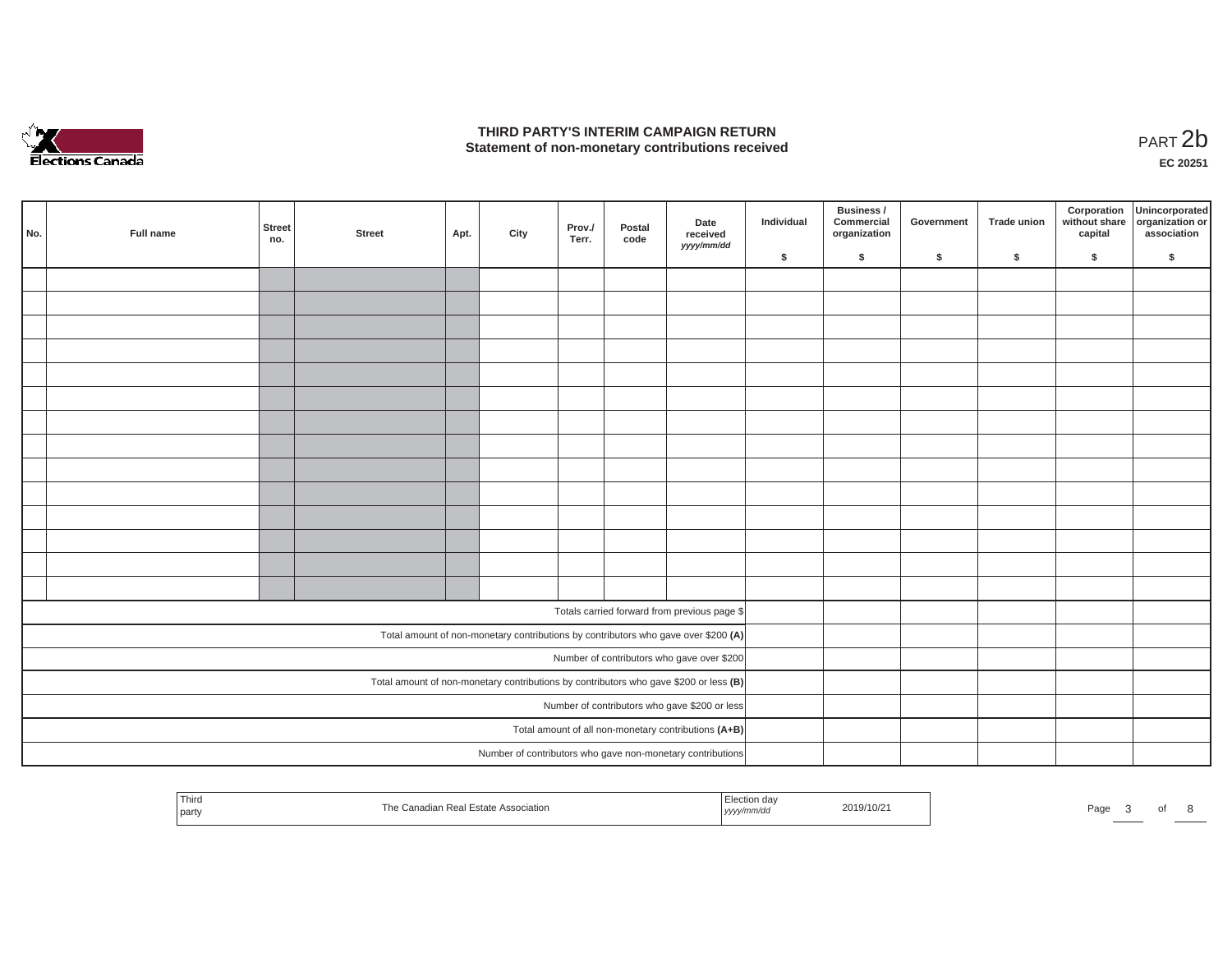

### **THIRD PARTY'S INTERIM CAMPAIGN RETURN**  RD PARTY'S INTERIM CAMPAIGN RETURN<br>Statement of operating loans received **PART 2c**

**EC 20251**

| No. | Full name | <b>Street</b><br>no. | <b>Street</b> | Apt. | City | Prov./<br>Terr. | Postal<br>code | Date<br>received<br>yyyy/mm/dd                                    | Individual | Business /<br>Commercial<br>organization | Government | Trade union | Corporation<br>capital | Unincorporated<br>without share organization or<br>association |
|-----|-----------|----------------------|---------------|------|------|-----------------|----------------|-------------------------------------------------------------------|------------|------------------------------------------|------------|-------------|------------------------|----------------------------------------------------------------|
|     |           |                      |               |      |      |                 |                |                                                                   | \$         | \$                                       | \$         | \$          | \$                     | \$                                                             |
|     |           |                      |               |      |      |                 |                |                                                                   |            |                                          |            |             |                        |                                                                |
|     |           |                      |               |      |      |                 |                |                                                                   |            |                                          |            |             |                        |                                                                |
|     |           |                      |               |      |      |                 |                |                                                                   |            |                                          |            |             |                        |                                                                |
|     |           |                      |               |      |      |                 |                |                                                                   |            |                                          |            |             |                        |                                                                |
|     |           |                      |               |      |      |                 |                |                                                                   |            |                                          |            |             |                        |                                                                |
|     |           |                      |               |      |      |                 |                |                                                                   |            |                                          |            |             |                        |                                                                |
|     |           |                      |               |      |      |                 |                |                                                                   |            |                                          |            |             |                        |                                                                |
|     |           |                      |               |      |      |                 |                |                                                                   |            |                                          |            |             |                        |                                                                |
|     |           |                      |               |      |      |                 |                |                                                                   |            |                                          |            |             |                        |                                                                |
|     |           |                      |               |      |      |                 |                |                                                                   |            |                                          |            |             |                        |                                                                |
|     |           |                      |               |      |      |                 |                |                                                                   |            |                                          |            |             |                        |                                                                |
|     |           |                      |               |      |      |                 |                |                                                                   |            |                                          |            |             |                        |                                                                |
|     |           |                      |               |      |      |                 |                |                                                                   |            |                                          |            |             |                        |                                                                |
|     |           |                      |               |      |      |                 |                |                                                                   |            |                                          |            |             |                        |                                                                |
|     |           |                      |               |      |      |                 |                | Totals carried forward from previous page \$                      |            |                                          |            |             |                        |                                                                |
|     |           |                      |               |      |      |                 |                | Total amount of loans by lenders who provided over \$200 (A)      |            |                                          |            |             |                        |                                                                |
|     |           |                      |               |      |      |                 |                | Number of lenders who provided over \$200                         |            |                                          |            |             |                        |                                                                |
|     |           |                      |               |      |      |                 |                | Total amount of loans by lenders who provided \$200 or less $(B)$ |            |                                          |            |             |                        |                                                                |
|     |           |                      |               |      |      |                 |                | Number of lenders who provided \$200 or less                      |            |                                          |            |             |                        |                                                                |
|     |           |                      |               |      |      |                 |                | Total amount of all loans (A+B)                                   |            |                                          |            |             |                        |                                                                |
|     |           |                      |               |      |      |                 |                | Number of all lenders who provided loans                          |            |                                          |            |             |                        |                                                                |

| 2019/10/21<br>anadian Real Estate Association<br>Page<br>l partv<br>, yyyy/mm/aa | <sup>I</sup> Third |  | Election day |  |
|----------------------------------------------------------------------------------|--------------------|--|--------------|--|
|----------------------------------------------------------------------------------|--------------------|--|--------------|--|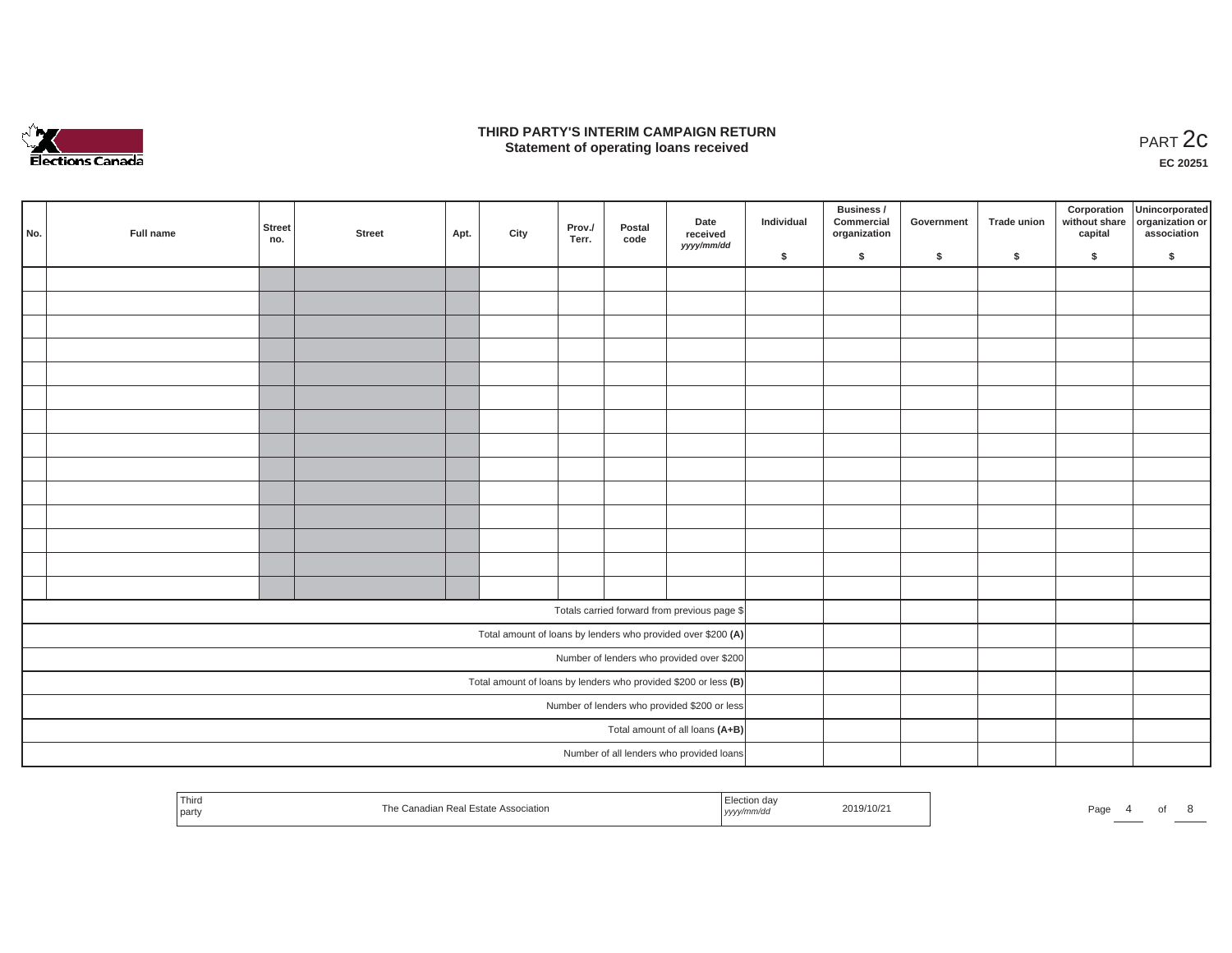

## **THIRD PARTY'S INTERIM CAMPAIGN RETURN SUMMARY STATE SUMMARY OF A SUMMARY OF A SUMMARY OF A SUMMARY OF A SUMMARY OF A SUMMARY OF A SUMMARY OF A SUMMA**<br> **Summary of inflows**

| No.   | Type of contributor / lender                    | <b>Monetary</b><br>contributions<br>(Part 2a)<br>Ŝ. | Non-monetary<br>contributions<br>(Part 2b)<br>\$ | Loans<br>(Part 2c)<br>\$ | <b>Total</b><br>\$ | Number of<br>contributors and<br>lenders |
|-------|-------------------------------------------------|-----------------------------------------------------|--------------------------------------------------|--------------------------|--------------------|------------------------------------------|
|       | 1. Individuals                                  |                                                     |                                                  |                          |                    |                                          |
|       | 2. Businesses / Commercial organizations        |                                                     |                                                  |                          |                    |                                          |
| 3.    | Governments                                     |                                                     |                                                  |                          |                    |                                          |
|       | 4. Trade unions                                 |                                                     |                                                  |                          |                    |                                          |
| 5.    | Corporations without share capital              |                                                     |                                                  |                          |                    |                                          |
|       | 6. Unincorporated organizations or associations |                                                     |                                                  |                          |                    |                                          |
|       | 7.   Total (items 1 to 6)                       |                                                     |                                                  |                          |                    |                                          |
| Total |                                                 |                                                     |                                                  |                          |                    |                                          |
|       | 8. Amount of third party's resources used       |                                                     |                                                  |                          |                    |                                          |
|       | 9. Grand total (items $7$ and $8$ )             |                                                     |                                                  |                          |                    |                                          |

| Third<br>party | The Canadian Real Estate Association | Election dav<br>  yyyy/mm/dd | 2019/10/21 |
|----------------|--------------------------------------|------------------------------|------------|
|----------------|--------------------------------------|------------------------------|------------|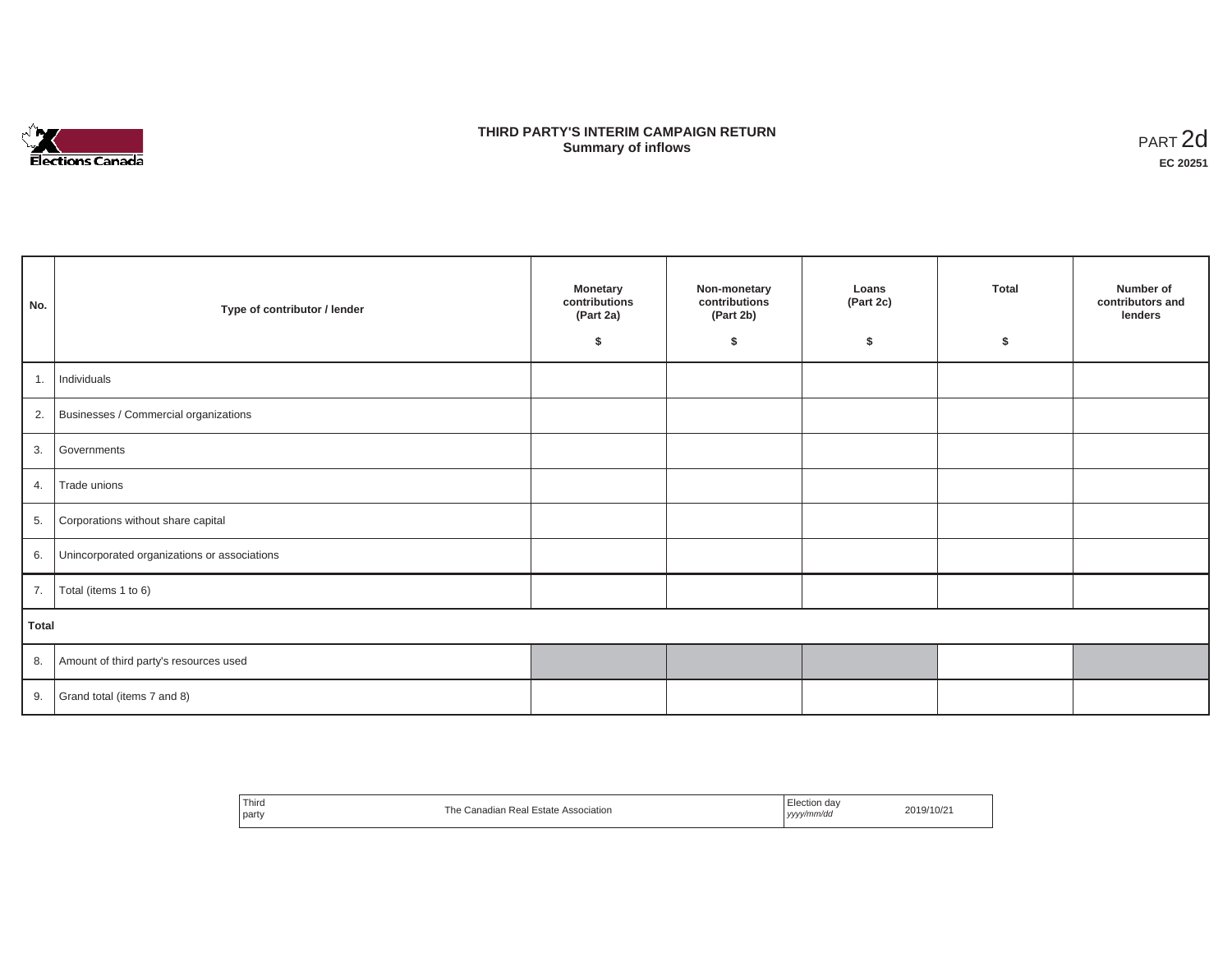

# **THIRD PARTY'S INTERIM CAMPAIGN RETURN Statement of expenses incurred for regulated activities that take place during the pre-election period**  *(Only applicable to a fixed-date general election)*

<code>PART $3$ a</code> **EC 20251**

For a list of expense types, expense categories and expense subcategories, refer to Annex II in the Instructions.

| No.            | Date<br>incurred<br>yyyy/mm/dd | <b>ED Code</b><br>(if applicable) | Supplier           | <b>Expense type</b> | Expense<br>category | Expense<br>subcategory | <b>Starting date</b><br>of activity,<br>advertisement<br>or survey<br>yyyy/mm/dd | <b>Ending date</b><br>of activity,<br>advertisement<br>or survey<br>yyyy/mm/dd | Place of activity or<br>advertisement        | <b>Expense amount</b><br>\$ |
|----------------|--------------------------------|-----------------------------------|--------------------|---------------------|---------------------|------------------------|----------------------------------------------------------------------------------|--------------------------------------------------------------------------------|----------------------------------------------|-----------------------------|
| $\overline{1}$ | 2019/09/02                     |                                   | Abacus Data        | Subscription        | Election tracking   |                        | 2019/08/29                                                                       | 2019/10/21                                                                     | Website                                      | 17,500.00                   |
| $\overline{2}$ | 2019/08/29                     |                                   | Ottawa Leathership | Mailing             |                     |                        | 2019/09/09                                                                       | 2019/10/21                                                                     | Canada wide                                  | 25,302.00                   |
|                |                                |                                   |                    |                     |                     |                        |                                                                                  |                                                                                |                                              |                             |
|                |                                |                                   |                    |                     |                     |                        |                                                                                  |                                                                                |                                              |                             |
|                |                                |                                   |                    |                     |                     |                        |                                                                                  |                                                                                |                                              |                             |
|                |                                |                                   |                    |                     |                     |                        |                                                                                  |                                                                                |                                              |                             |
|                |                                |                                   |                    |                     |                     |                        |                                                                                  |                                                                                |                                              |                             |
|                |                                |                                   |                    |                     |                     |                        |                                                                                  |                                                                                |                                              |                             |
|                |                                |                                   |                    |                     |                     |                        |                                                                                  |                                                                                |                                              |                             |
|                |                                |                                   |                    |                     |                     |                        |                                                                                  |                                                                                |                                              |                             |
|                |                                |                                   |                    |                     |                     |                        |                                                                                  |                                                                                |                                              |                             |
|                |                                |                                   |                    |                     |                     |                        |                                                                                  |                                                                                |                                              |                             |
|                |                                |                                   |                    |                     |                     |                        |                                                                                  |                                                                                |                                              |                             |
|                |                                |                                   |                    |                     |                     |                        |                                                                                  |                                                                                |                                              |                             |
|                |                                |                                   |                    |                     |                     |                        |                                                                                  |                                                                                |                                              |                             |
|                |                                |                                   |                    |                     |                     |                        |                                                                                  |                                                                                |                                              |                             |
|                |                                |                                   |                    |                     |                     |                        |                                                                                  |                                                                                |                                              |                             |
|                |                                |                                   |                    |                     |                     |                        |                                                                                  |                                                                                | Totals carried forward from previous page \$ |                             |
|                |                                |                                   |                    |                     |                     |                        |                                                                                  |                                                                                | Total \$                                     |                             |

| Third<br>part | Real<br>pciation<br>Laigut Aaal | ,,,,, | 2019/10/2 | $\sim$ |  |  |
|---------------|---------------------------------|-------|-----------|--------|--|--|
|               |                                 |       |           |        |  |  |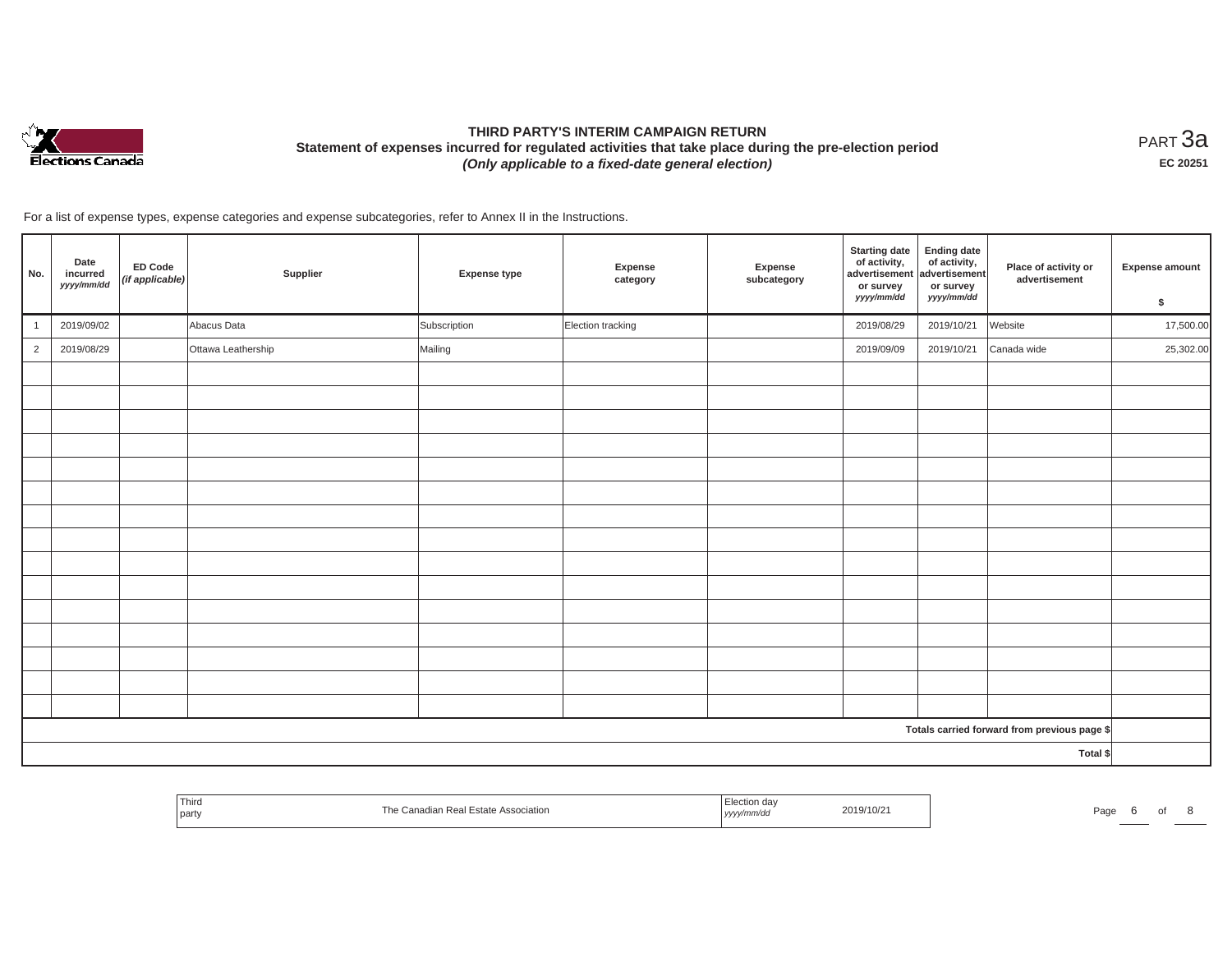

# **THIRD PARTY'S INTERIM CAMPAIGN RETURN Statement of expenses incurred for regulated activities that take place during the election period**<br>PART  $3\text{b}$

**EC 20251**

For a list of expense types, expense categories and expense subcategories, refer to Annex II in the Instructions.

| No.            | Date<br>incurred<br>yyyy/mm/dd | ED Code<br>(if applicable) | Supplier       | <b>Expense type</b> | Expense<br>category | Expense<br>subcategory | <b>Starting date</b><br>of activity,<br>advertisement<br>or survey<br>yyyy/mm/dd | <b>Ending date</b><br>of activity,<br>advertisement<br>or survey<br>yyyy/mm/dd | Place of activity or<br>advertisement        | Expense amount<br>\$ |
|----------------|--------------------------------|----------------------------|----------------|---------------------|---------------------|------------------------|----------------------------------------------------------------------------------|--------------------------------------------------------------------------------|----------------------------------------------|----------------------|
|                | 2019/06/05                     |                            | Spark Adovacy  | Advocacy Campaign   |                     |                        | 2019/09/02                                                                       | 2019/10/21                                                                     | Website                                      | 5,000.00             |
| $\overline{2}$ | 2019/06/25                     |                            | Spark Advocacy | Campaign strategy   |                     |                        | 2019/09/17                                                                       | 2019/10/21                                                                     | Canada                                       | 53,000.00            |
|                |                                |                            |                |                     |                     |                        |                                                                                  |                                                                                |                                              |                      |
|                |                                |                            |                |                     |                     |                        |                                                                                  |                                                                                |                                              |                      |
|                |                                |                            |                |                     |                     |                        |                                                                                  |                                                                                |                                              |                      |
|                |                                |                            |                |                     |                     |                        |                                                                                  |                                                                                |                                              |                      |
|                |                                |                            |                |                     |                     |                        |                                                                                  |                                                                                |                                              |                      |
|                |                                |                            |                |                     |                     |                        |                                                                                  |                                                                                |                                              |                      |
|                |                                |                            |                |                     |                     |                        |                                                                                  |                                                                                |                                              |                      |
|                |                                |                            |                |                     |                     |                        |                                                                                  |                                                                                |                                              |                      |
|                |                                |                            |                |                     |                     |                        |                                                                                  |                                                                                |                                              |                      |
|                |                                |                            |                |                     |                     |                        |                                                                                  |                                                                                |                                              |                      |
|                |                                |                            |                |                     |                     |                        |                                                                                  |                                                                                |                                              |                      |
|                |                                |                            |                |                     |                     |                        |                                                                                  |                                                                                |                                              |                      |
|                |                                |                            |                |                     |                     |                        |                                                                                  |                                                                                |                                              |                      |
|                |                                |                            |                |                     |                     |                        |                                                                                  |                                                                                |                                              |                      |
|                |                                |                            |                |                     |                     |                        |                                                                                  |                                                                                |                                              |                      |
|                |                                |                            |                |                     |                     |                        |                                                                                  |                                                                                | Totals carried forward from previous page \$ |                      |
| Total \$       |                                |                            |                |                     |                     |                        |                                                                                  |                                                                                |                                              |                      |

| Third<br>Real<br>Гhе<br>Association<br>the control of the con-<br><b>ESTAT</b><br>l part | ection day<br>2019/10/2<br>. | Page<br>- - |
|------------------------------------------------------------------------------------------|------------------------------|-------------|
|------------------------------------------------------------------------------------------|------------------------------|-------------|